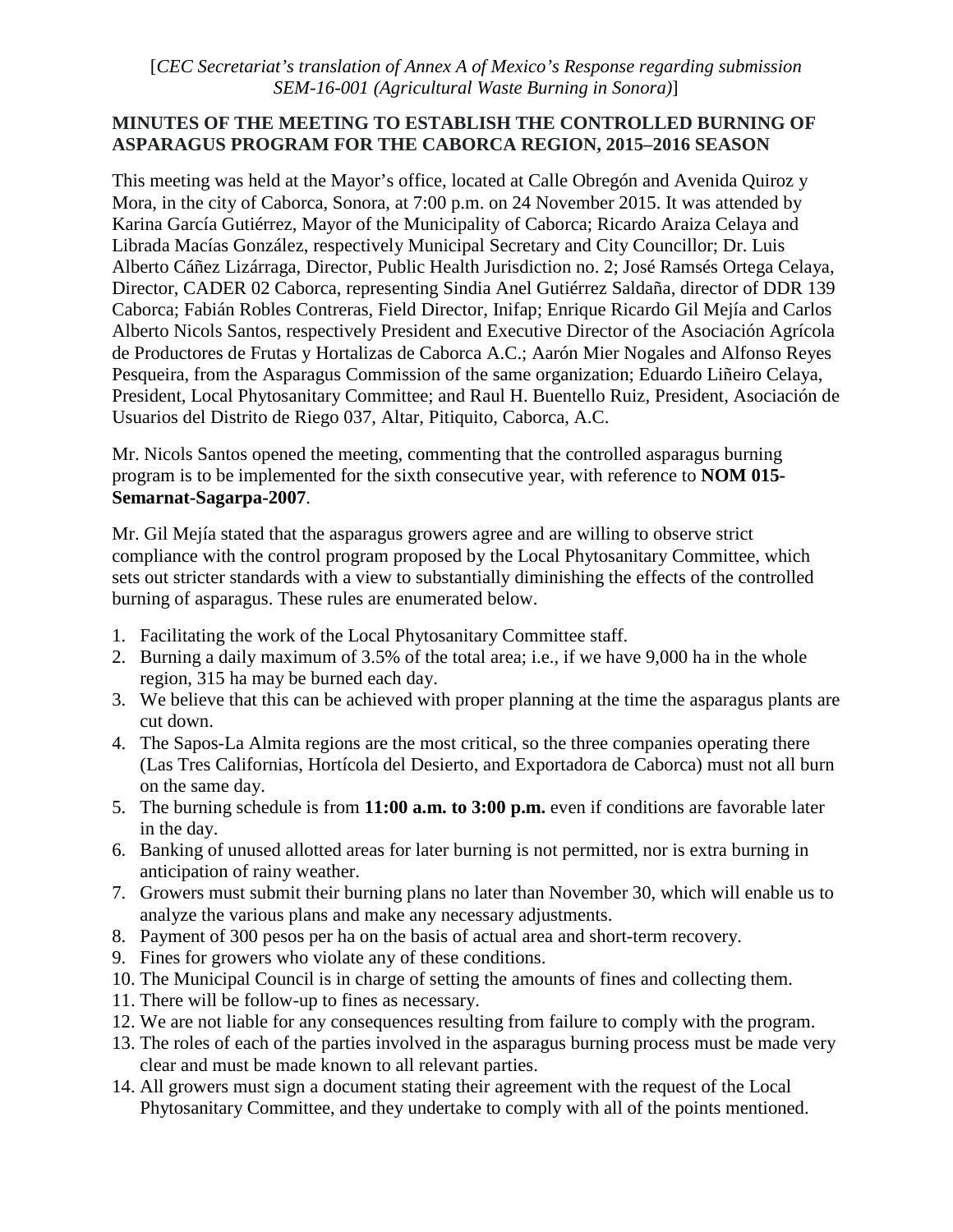### [*CEC Secretariat's translation of Annex A of Mexico's Response regarding submission SEM-16-001 (Agricultural Waste Burning in Sonora)*]

15. In the event that a grower causes an anomaly and is fined accordingly, but the fine is not collected, the Local Phytosanitary Committee will resign from coordination of the program.

Mr. Liñeiro Celaya made some general comments about previous years' results of the controlled burning of asparagus program, specifically regarding wind speed and direction and the optimal schedule for this practice.

Mr. Robles Contreras commented that Manuel de Jesús Valenzuela Ruiz had conducted a study for Inifap analyzing the effect of asparagus foliage burning at harvest time on yield. The study found that in the absence of burning, the harvest began six days late and production was poor. This caused a shift in the marketing window, the consequence being that growers could not get the best price for their product. He concluded his comment by arguing that burning is considered part of the technology package for asparagus, this practice being necessary for the elimination of disease propagules and for breaking the biological cycle of the main pests and diseases affecting this crop.

Dr. Cáñez Lizárraga commented that the Public Health Jurisdiction had conducted an in-depth review to ascertain whether the smoke from asparagus burning is a risk factor to be considered in significant diseases of the respiratory tract. Regarding this issue, it did not find any significant evidence, instead it found that the respiratory tract conditions encountered were primarily caused by the low temperatures prevailing during this period of the year; and, regarding other diseases affecting human health, it found that these other diseases occur year-round.

Ms. Gutiérrez García acknowledged the effort of the asparagus growers as major employers promoting the regional economy, with the spinoff benefits generated by this industry. She told the asparagus growers that they have the municipality's consent to carry through with the production process all the way through to the harvest stage, provided that they perform the contractual undertakings detailed in this document so as to conduce to the efficient administration of the controlled burning program. She called on those present to work together to deal with any public demands that might arise in the course of the program. She also discussed options for a reforestation and greenspace program to include the urban area and the rural zone of this municipality. The purpose of reforestation is to mitigate the effects of asparagus burning.

With no further matters to address, and the time being 8:15 p.m. on 24 November 2015, the meeting was adjourned and those present signed these minutes to attest to their attendance.

#### MAYOR'S OFFICE

KARINA GARCIA GUTIERREZ RICARDO ARAIZA CELAYA MAYOR OF CABORCA MUNICIPAL SECRETARY

#### LIBRADO MACIAS GONZALEZ **COUNCILLOR**

MINISTRY OF HEALTH SAGARPA DR. LUIS ALBERTO CAÑEZ LIZARRAGA JOSE RAMSES ORTEGA REYNA DIRECTOR, PUBLIC HEALTH JURISDICTION No. 2

DIRECTOR, CADER 02, CABORCA